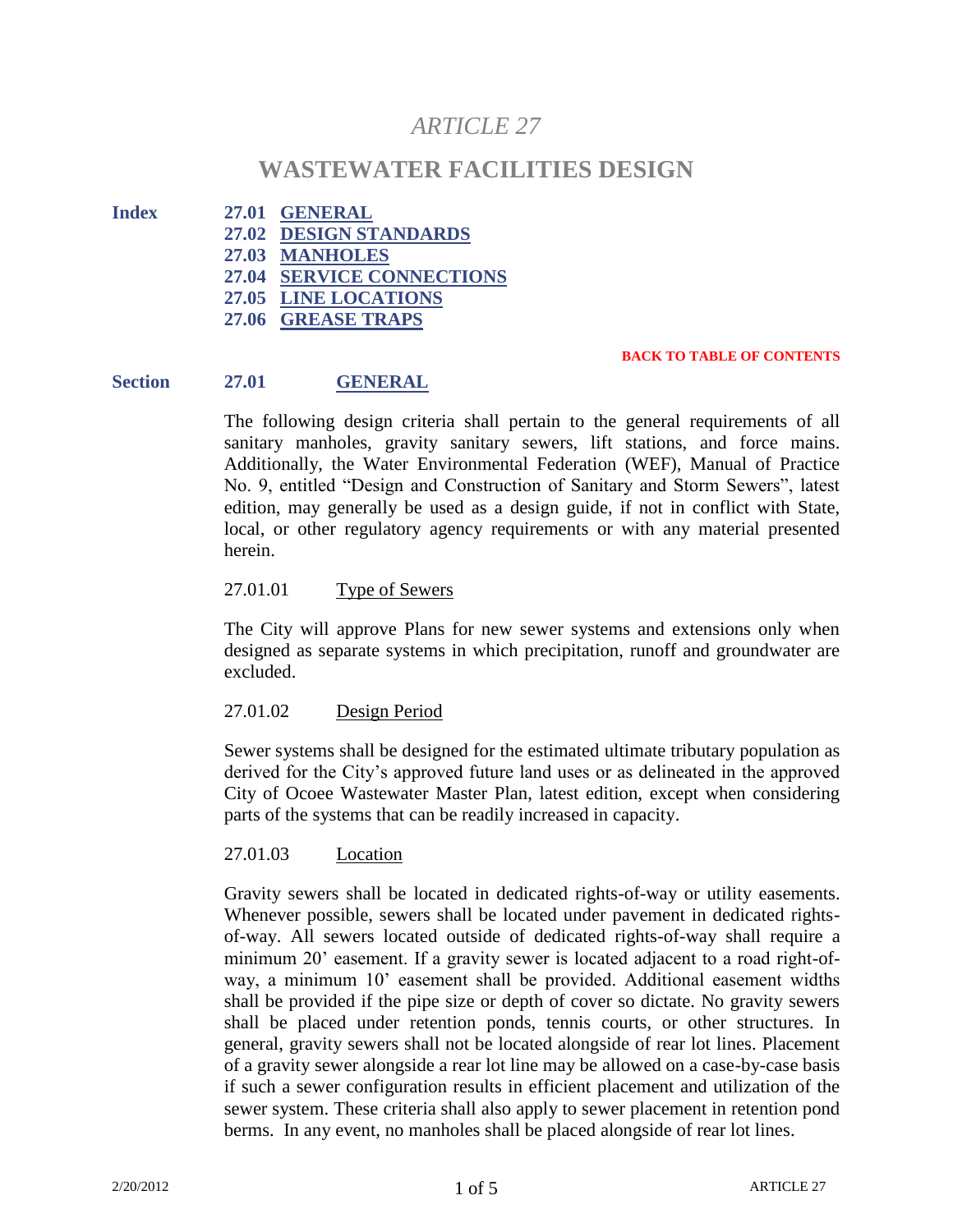#### 27.01.04 Design Calculations

Design Engineer shall submit signed, sealed and dated design calculations with the plans for all sewer projects. Calculations shall show that sewers will have sufficient hydraulic capacity to transport all design flows. In lieu of calculation, the Design Engineer may submit design computer model and associated information including inputs, assumption, model run result(s) that indicate system is designed to comply with City requirements and signed and sealed design report. Model shall be integrated into City model for simulations.

#### **Section 27.02 DESIGN STANDARDS**

Sanitary sewer force mains and gravity design shall specifically be in accordance with ARTICLE 28 and ARTICLE 29 of this Manual.

## 27.02.01 Average Daily Flow (ADF)

The average daily flow is the standard base reference in the design of all wastewater systems. It represents the annual average daily flow of wastewater generation. All service area generators such as domestic, commercial, institutional, and industrial shall be included in the determination of the total average daily flow. Either per capita unit flows, fixture unit methods, and/or historical flows shall be used by the designer in determining the ultimate project flow in accordance with those rates currently in effect and available at the City of Ocoee.

#### 27.02.02 Peak Flow

The peak flow is used in the design of all wastewater systems. It is the product of a peaking factor and the average daily flow. The peaking factor is a ratio of the average daily flow and the peak discharge, occurring during the maximum daily flow of the year. The selection of the peaking factor is based upon the following table for flows (ADF) up to 3.0 MGD. Peaking factors for flows with larger average daily flows will be evaluated by the Engineer on an individual basis.

| Table 27-1                     |                        |
|--------------------------------|------------------------|
| <b>Flow Range</b><br>(MGD-ADF) | <b>Peaking Factors</b> |
| $0.000 - 0.100$                | 4.0                    |
| $0.101 - 0.300$                | 3.5                    |
| 0.301-0.900                    | 3.0                    |
| 0.901-3.000                    | 2.5                    |
|                                |                        |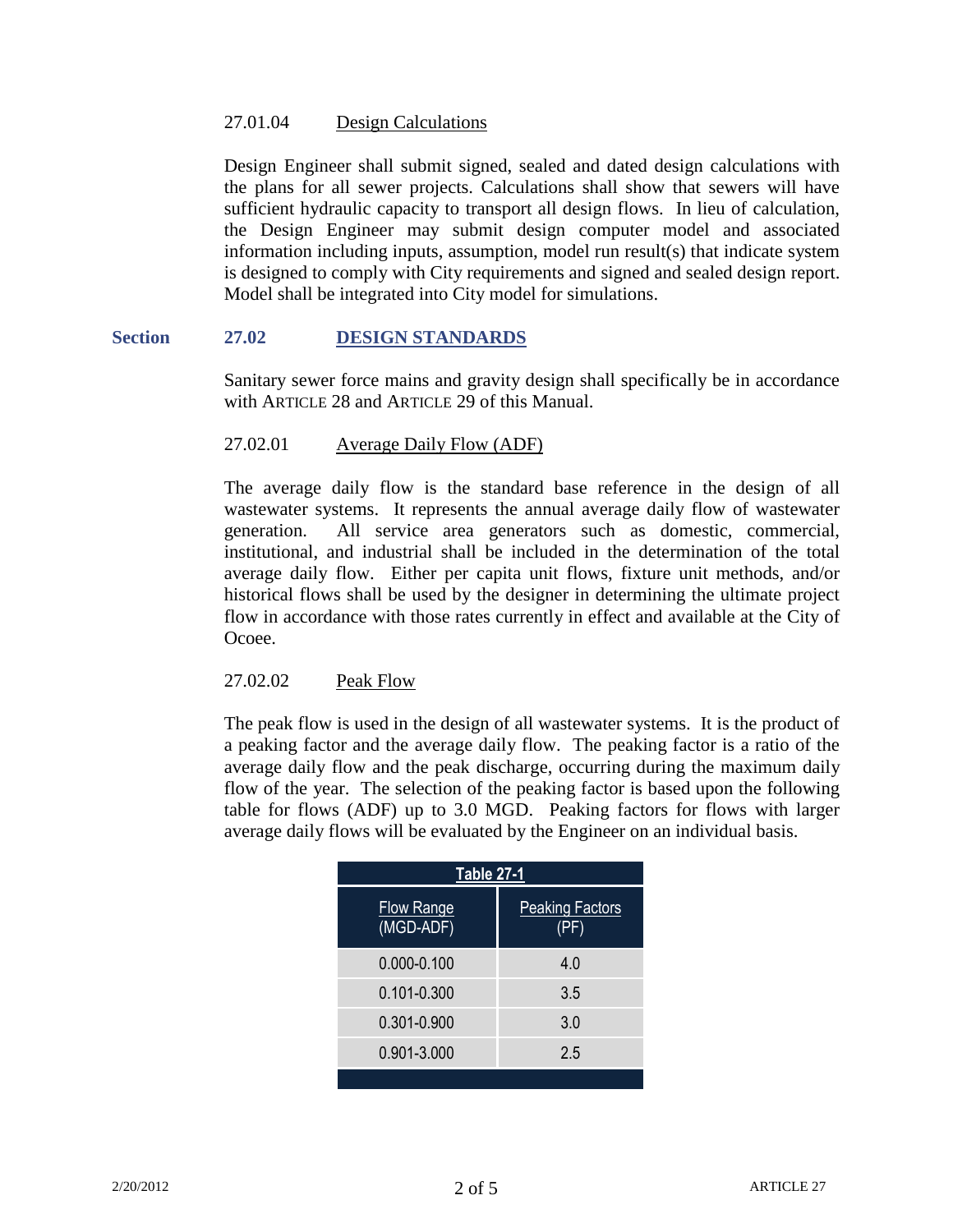## **Section 27.03 MANHOLES**

### 27.03.01 General

Manholes shall be in accordance with ARTICLE 17 and per the latest revision of the City's Typical City Details. Manholes shall be precast concrete with integral slab and lower ring, or be poured-in-place concrete slab with precast ring wall, or be of all fiberglass construction meeting ASTM D-3753 standards.

## 27.03.02 Location

Manholes shall be installed at the end of each gravity sewer; at all changes in grade, size or alignment; at all sewer intersections; and at distances not greater than 400 feet. When Private sewer systems must be separated from the City sewer system, a manhole shall be required at change of ownership.

#### 27.03.03 Manhole Base

Bottom slabs for fiberglass and poured-in-place manholes shall be a minimum of 8" thick and reinforced with No. 4 bars at 9" on centers. Precast manholes shall be in accordance with FDOT Standard Specifications. All bases shall have proper lifting hooks in the bottom slabs (minimum of 3). There shall be no penetrating lifting holes on any structures, and no holes shall be allowed within 6" of any joint on structures.

#### 27.03.04 Rings and Covers

See Atricle 16 Section 16.11 for more rings and covers details

#### 27.03.05 Top Elevation

Precast manhole tops shall be adjustable between 6" and 12" by means of solid clay bricks or precast grade rings laid in mortar. Vertical walls of manhole entrances shall not exceed 18" in length, including the ring and cover.

#### 27.03.06 Coating

Typical coating for concrete sanitary manholes shall be coated, at a minimum, with coal tar epoxy. All manholes with drop connections, force main connections, receiving manholes and large manholes shall be coated with spray on Green Monster<sup>TM</sup> Liner at a 90 to 110 mil thickness or approved equal. This work shall be accomplished prior to TV inspection.

#### 27.03.07 Joint Sealer

A pre-formed plastic joint sealer shall be required. All exterior joints shall be sealed with approved rapid seal tape with a minimum of 8" width.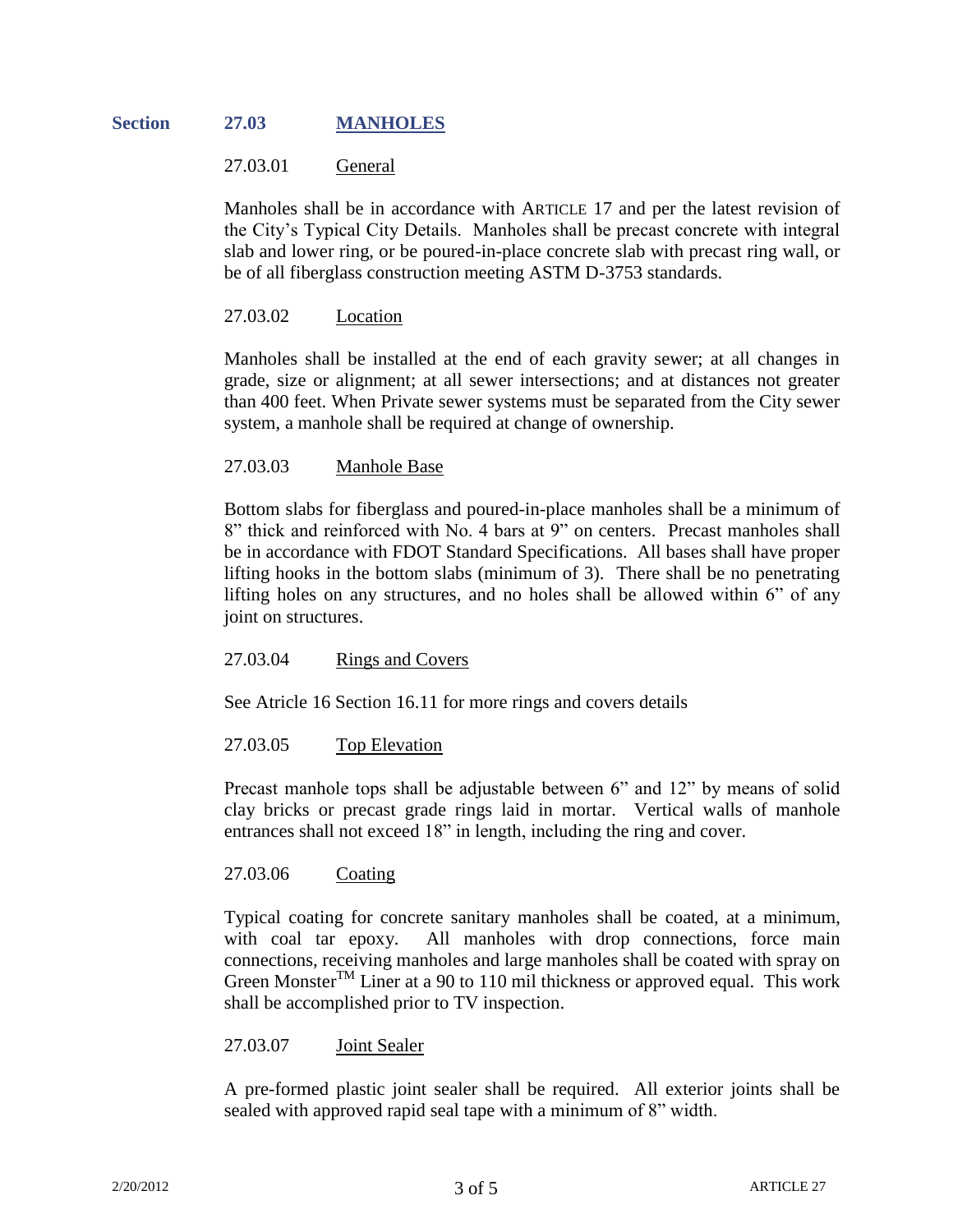#### 27.03.08 Connections to Manholes

Connections shall be as specified in the Typical City Details attached as part of this Manual. Connections shall be made with a wall penetration boot. The specific manufacturer and model are as listed in the approved materials list. Space between boot and pipe OD shall be filled with appropriately sized cavity O-ring. Clay pipe shall have a short nipple (18" or 24") between the manhole fitting and the first full length of pipe. All openings for pipes into existing structures shall be made by cutting with a power driven circular coring machine.

#### 27.03.09 Non-Shrink Mortar

All holes in manholes and wet wells shall be thoroughly plugged with an approved non-shrinking mortar, applied and cured in strict conformance with the manufacturer's recommendations. The mortar shall be finished smooth and flush with the adjoining interior and exterior manhole and wet well wall surfaces. When mortar is set, coat with an approved coating as listed in the approved materials list.

#### 27.03.10 Stubs and Stoppers

Pipe stoppers shall be installed in all manhole stubs. When connecting to an existing stub and prior to removing the existing stopper, brick the inside opening to prevent any flow until the new system has been tested and cleaned. The brick shall not be removed until the final inspection.

#### 27.03.11 Bulkheading Stub Channels

The downstream end of all outlets in the manholes of sub-out-channels not in use shall be bulkheaded to prevent the creation of a septic condition resulting from ponding of sewage or debris.

#### **Section 27.04 SERVICE CONNECTIONS**

27.04.01 General

Service connections connecting the gravity sewer to the house or establishment being served, shall be through a lateral and miscellaneous appurtenances, all as specified in the Typical City Details attached as part of this Manual.

27.04.02 Size and Length

Service laterals and fittings shall be a minimum of  $6$ " in diameter and shall be less than 100' in length.

27.04.03 Slope

Service laterals shall have a minimum slope of 1%.